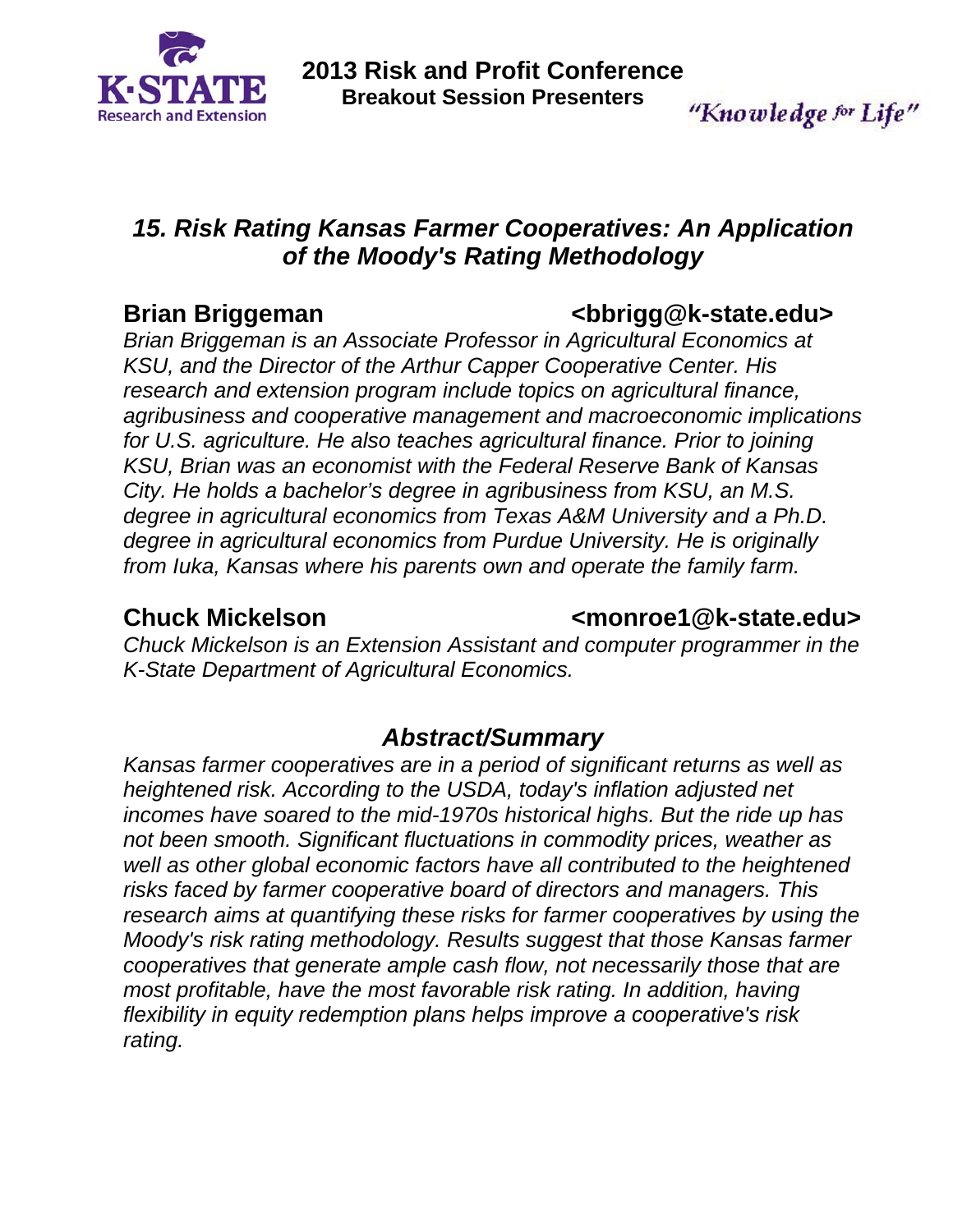

Chuck Mickelsen ACCC Research Assistant

ACCC<br>Arthur Capper

**KANSAS STATE** UNIVERSITY

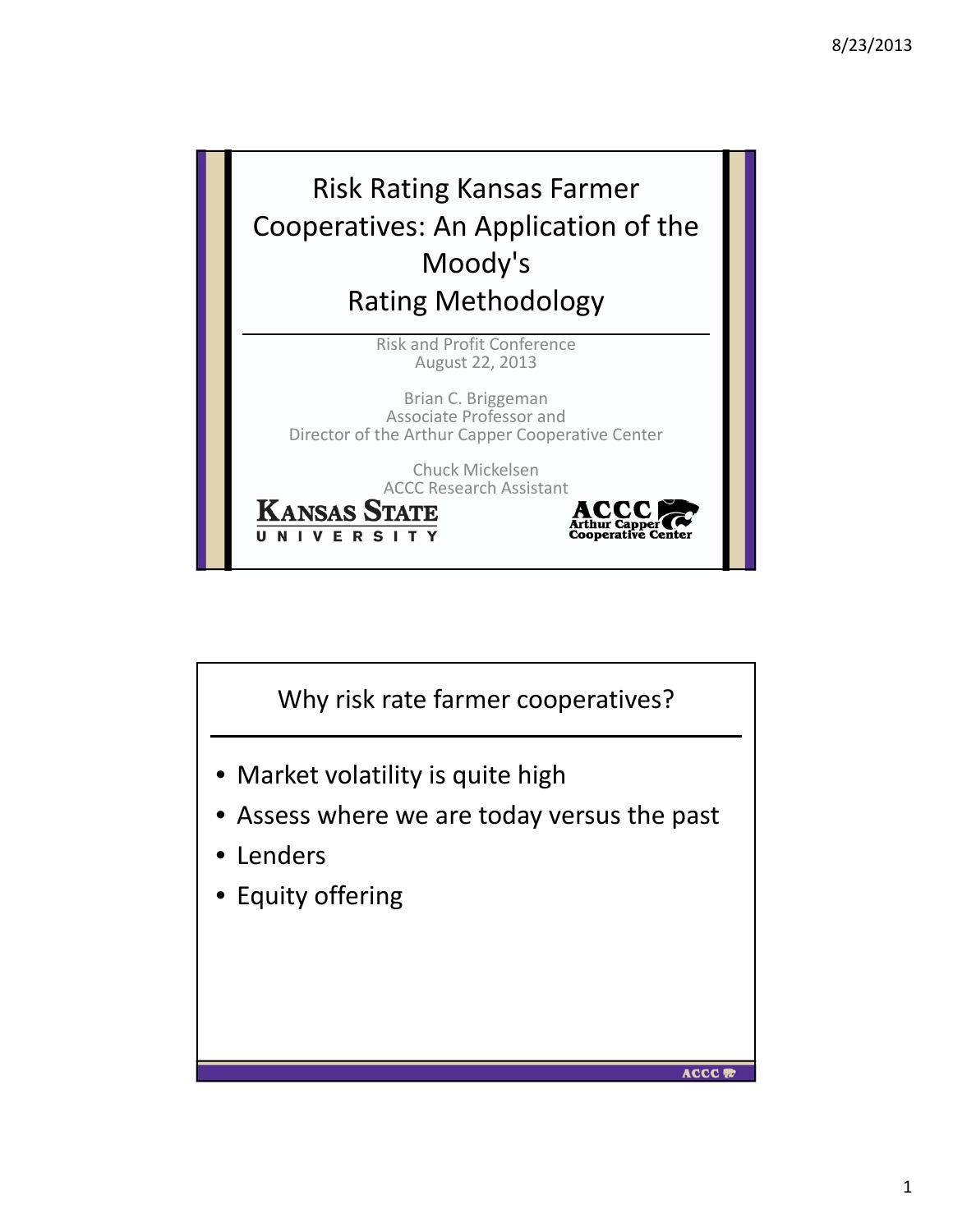

- To understand what Moody's risk rating methodology emphasizes for agricultural cooperatives, and to apply this methodology to Kansas farmer cooperatives
	- Discuss methodology
	- Risk rate Kansas farmer cooperatives using CoBank data in 2005, 2008 and 2010

**ACCC** 

– Compare risk ratings to similar farmer cooperatives in Nebraska

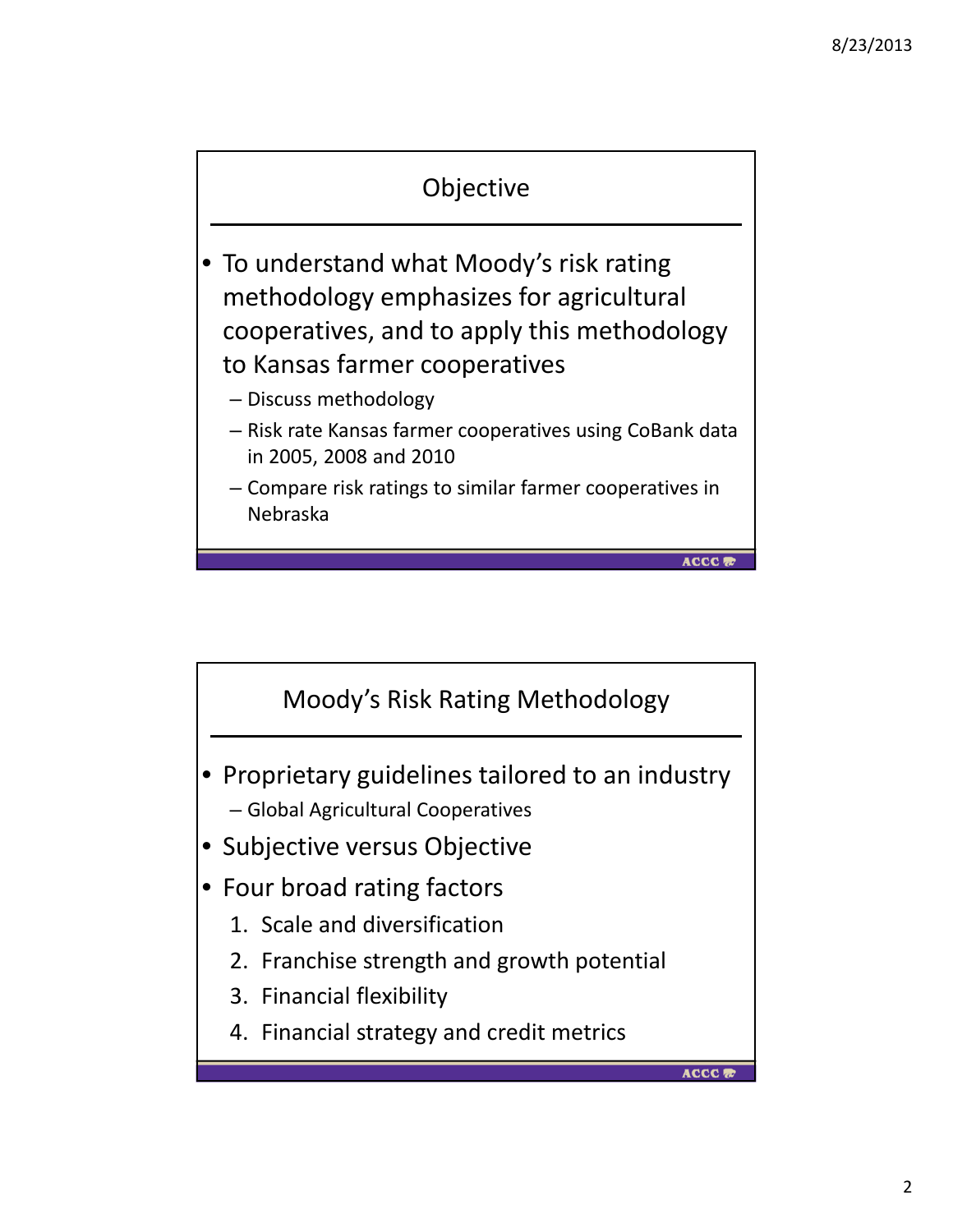**ACCC** 

Unique factors of global agricultural cooperatives

- 1. Legal and tax
- 2. Control the stream of produce payments
- 3. Limited access to equity capital
- 4. Membership stability
- 5. Politics
- 6. Operational complexity
- 7. Management quality and experience

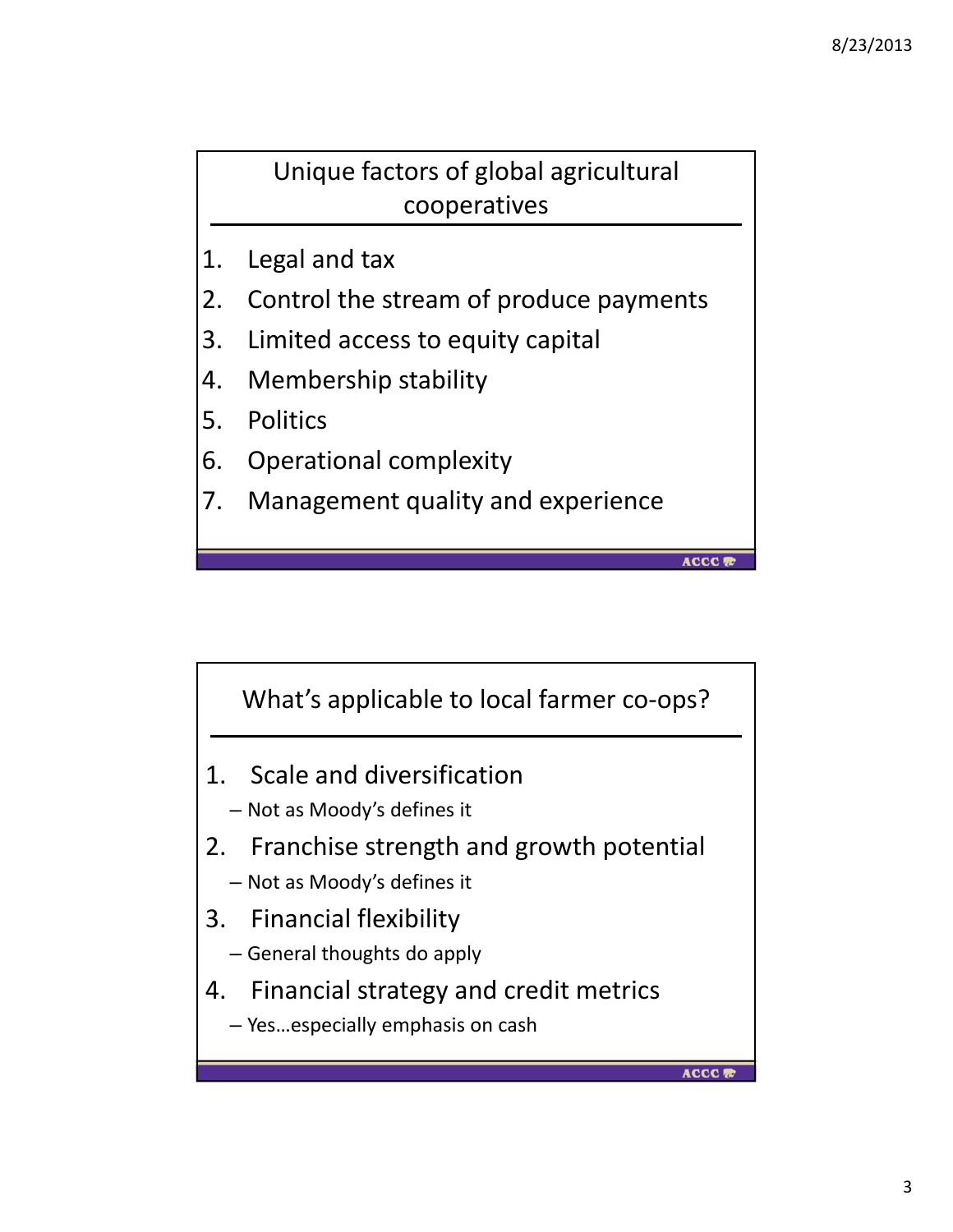

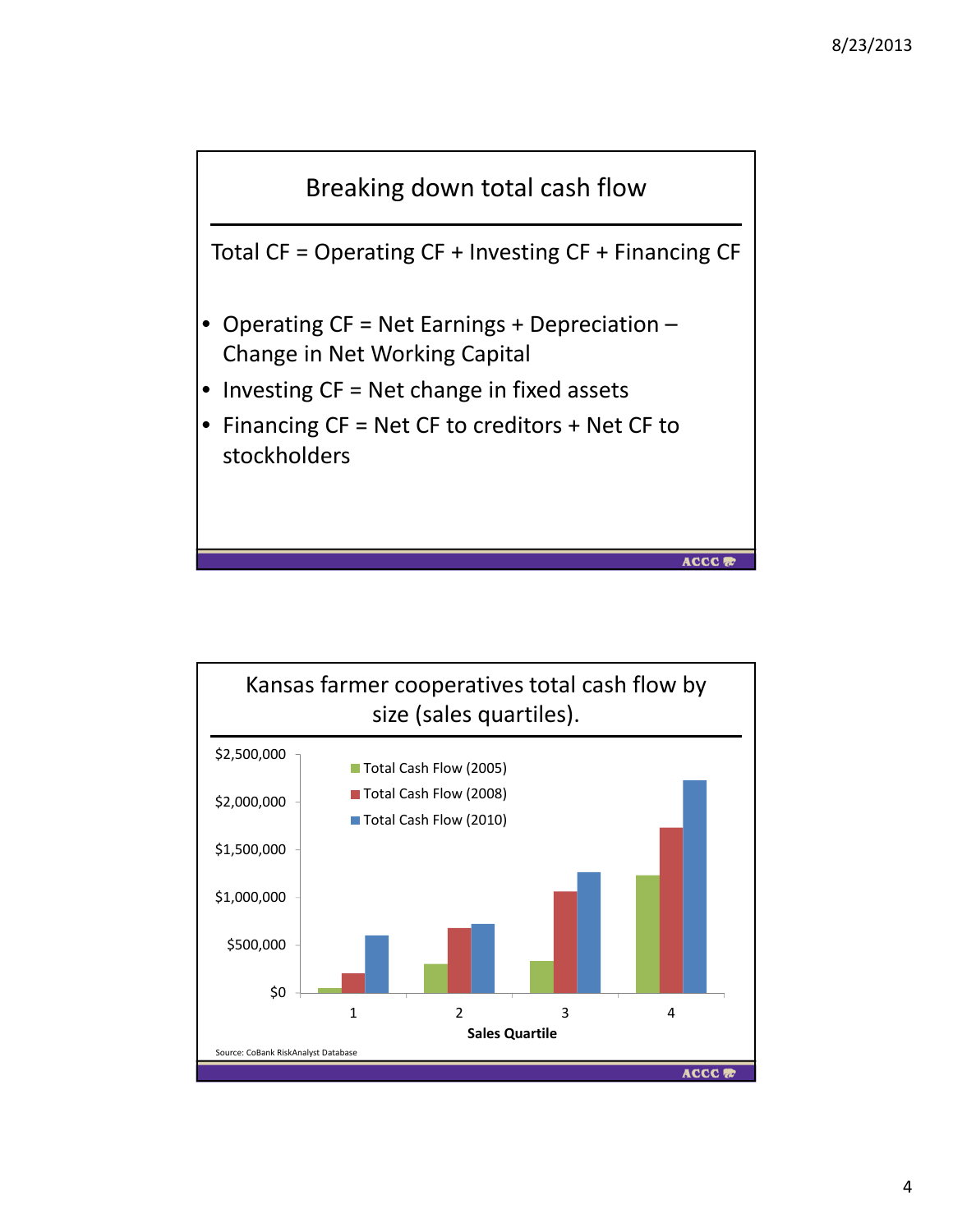

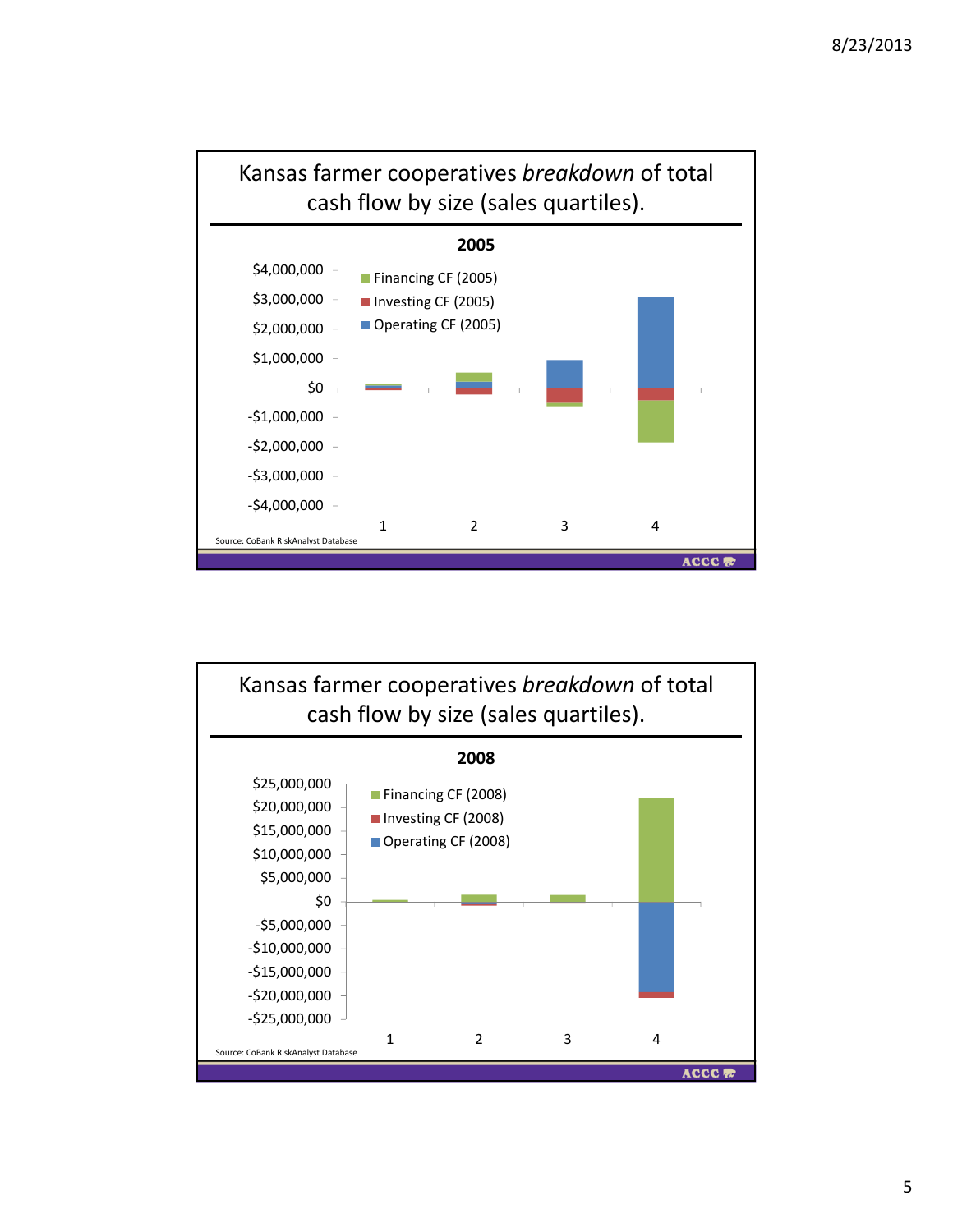

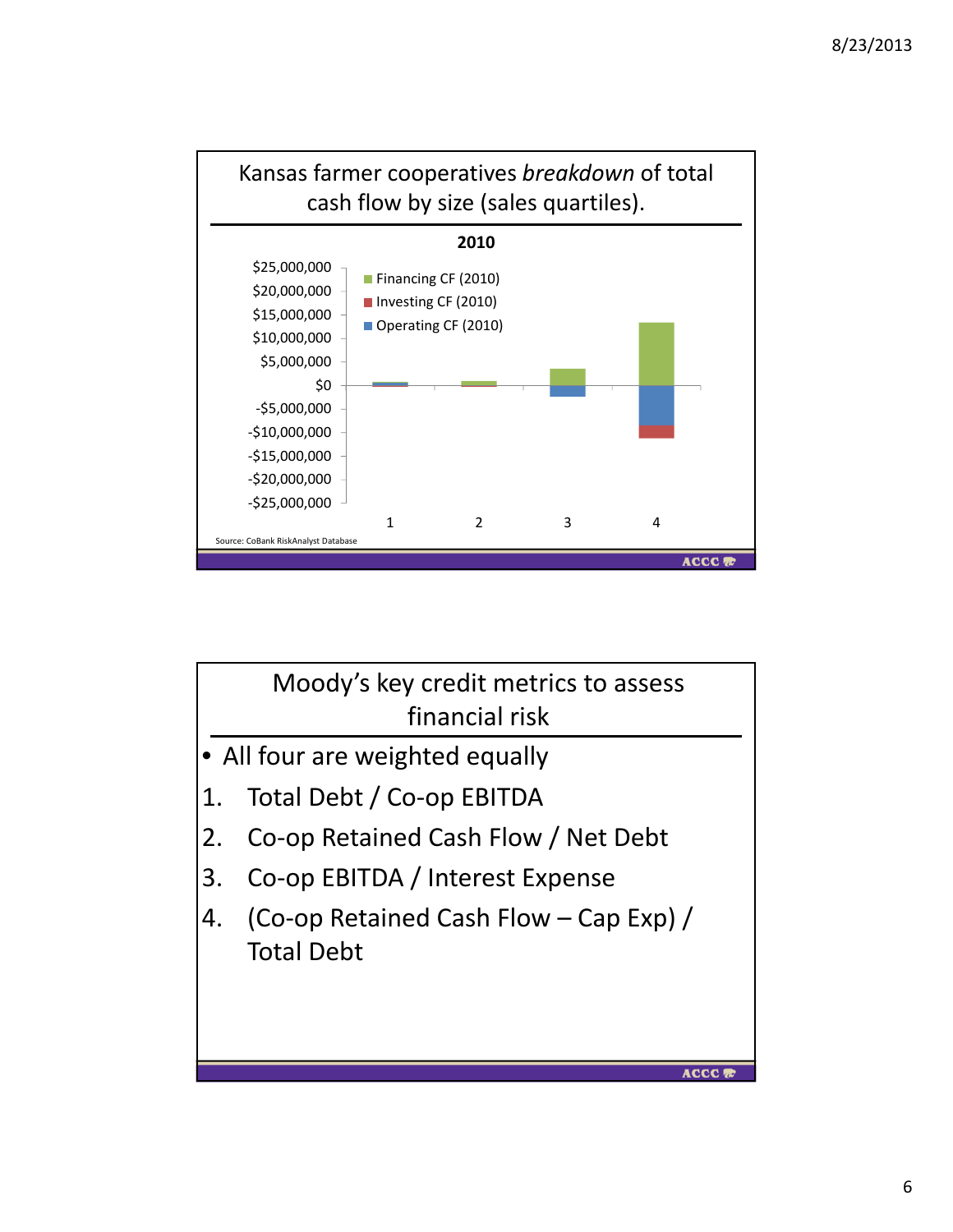|     | Global Long-Term Rating Scale                                                                                                                                                                                                                                                                                                                                                                                                                                                                                                               | Short-term  |
|-----|---------------------------------------------------------------------------------------------------------------------------------------------------------------------------------------------------------------------------------------------------------------------------------------------------------------------------------------------------------------------------------------------------------------------------------------------------------------------------------------------------------------------------------------------|-------------|
| Aaa | Obligations rated Aaa are judged to be of the highest quality, subject to the lowest level of credit risk.                                                                                                                                                                                                                                                                                                                                                                                                                                  | P           |
| Aa  | Obligations rated Aa are judged to be of high quality and are subject to very low credit risk.                                                                                                                                                                                                                                                                                                                                                                                                                                              | R           |
| А   | Obligations rated A are judged to be upper-medium grade and are subject to low credit risk.                                                                                                                                                                                                                                                                                                                                                                                                                                                 |             |
| Baa | Obligations rated Baa are judged to be medium-grade and subject to moderate credit risk and as<br>such may possess certain speculative characteristics.                                                                                                                                                                                                                                                                                                                                                                                     | М<br>F      |
| Ba  | Obligations rated Ba are judged to be speculative and are subject to substantial credit risk.                                                                                                                                                                                                                                                                                                                                                                                                                                               |             |
| B   | Obligations rated B are considered speculative and are subject to high credit risk.                                                                                                                                                                                                                                                                                                                                                                                                                                                         |             |
| Caa | Obligations rated Caa are judged to be speculative of poor standing and are subject to very high<br>credit risk.                                                                                                                                                                                                                                                                                                                                                                                                                            | N           |
| Ca  | Obligations rated Ca are highly speculative and are likely in, or very near, default, with some<br>prospect of recovery of principal and interest.                                                                                                                                                                                                                                                                                                                                                                                          | ი           |
|     | Obligations rated C are the lowest rated and are typically in default, with little prospect for<br>recovery of principal or interest.                                                                                                                                                                                                                                                                                                                                                                                                       | P           |
|     | Note: Moody's appends numerical modifiers 1, 2, and 3 to each generic rating classification from Aa through Caa. The<br>modifier 1 indicates that the obligation ranks in the higher end of its generic rating category; the modifier 2 indicates a<br>mid-range ranking; and the modifier 3 indicates a ranking in the lower end of that generic rating category. Additionally,<br>a "(hyb)" Indicator is appended to all ratings of hybrid securities issued by banks, insurers, finance companies, and<br>securities firms. <sup>*</sup> | R<br>М      |
|     | * By their terms, hybrid securities allow for the omission of scheduled dividends, interest, or principal payments, which can<br>potentially result in impairment if such an omission occurs. Hybrid securities may also be subject to contractually allowable<br>write-downs of principal that couldresult in impairment. Together with the hybrid indicator, the long-term obligation rating<br>assigned to a hybrid security is an expression of the relative credit risk associated with that security.                                 | Е           |
|     |                                                                                                                                                                                                                                                                                                                                                                                                                                                                                                                                             | <b>ACCC</b> |

|                            | Sales Quartile           |               | Avg. Total Sales Average "Credit Metric" Moody                         |
|----------------------------|--------------------------|---------------|------------------------------------------------------------------------|
|                            | (2005)                   | (2005)        | Rating (2005)                                                          |
|                            | 1                        | \$8,301,465   | A <sub>3</sub>                                                         |
|                            | $\overline{2}$           | \$18,040,306  | Baa1                                                                   |
| Moody's                    | 3                        | \$28,464,234  | Baa1                                                                   |
| credit metric              | 4                        | \$175,368,760 | Baa1                                                                   |
|                            | Overall                  | \$58,470,487  | Baa1                                                                   |
| rating of<br><b>Kansas</b> | Sales Quartile<br>(2008) | (2008)        | Avg. Total Sales Average "Credit Metric" Moody<br><b>Rating (2008)</b> |
| farmer                     | $\mathbf{1}$             | \$13,647,497  | Baa1                                                                   |
|                            | $\mathcal{P}$            | \$29,770,137  | Baa2                                                                   |
| cooperatives               | 3                        | \$56,409,036  | Baa2                                                                   |
| by total sales             | 4                        | \$391,966,556 | Baa3                                                                   |
|                            | Overall                  | \$118,444,509 | Baa2                                                                   |
|                            | Sales Quartile<br>(2010) | (2010)        | Avg. Total Sales Average "Credit Metric" Moody<br>Rating (2010)        |
|                            | $\mathbf{1}$             | \$11,276,211  | A2                                                                     |
|                            | $\overline{2}$           | \$25,415,818  | A2                                                                     |
|                            | 3                        | \$55,835,918. | Baa3                                                                   |
|                            | 4                        | \$340,093,173 | Baa2                                                                   |
|                            | Overall                  | \$104,240,793 | Baa1                                                                   |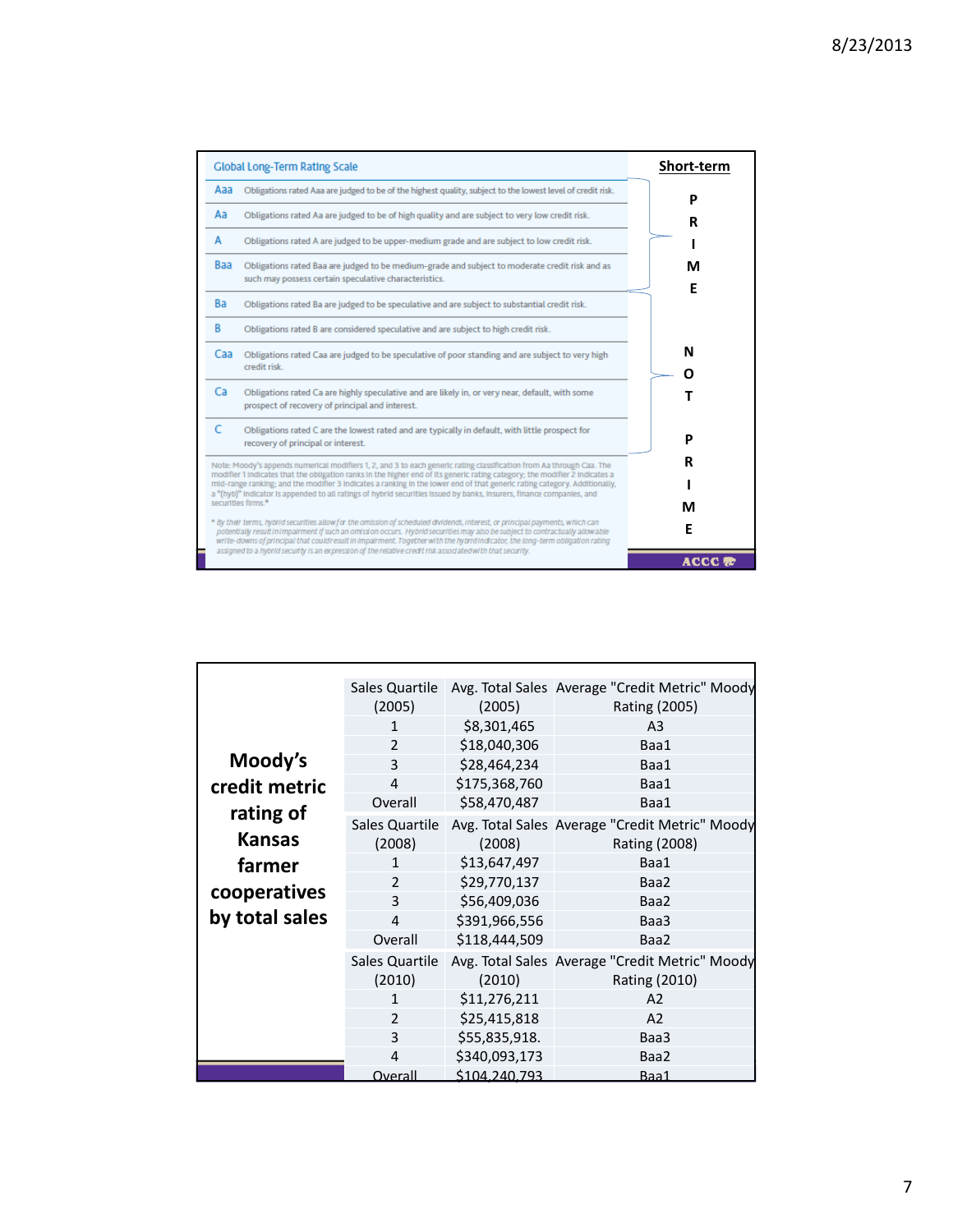|               | <b>CROLA Quartile</b><br>(2005) | Avg. CROLA<br>(2005) | Average "Credit Metric" Moody<br>Rating (2005) |
|---------------|---------------------------------|----------------------|------------------------------------------------|
| Moody's       | 1                               | $-5.2%$              | Baa3                                           |
| credit metric | 2                               | 3.2%                 | Baa3                                           |
|               | 3                               | 7.0%                 | A <sub>3</sub>                                 |
| rating of     | $\overline{a}$                  | 18.8%                | Aa3                                            |
| <b>Kansas</b> | Overall                         | 5.1%                 | Baa1                                           |
| farmer        | <b>CROLA Quartile</b><br>(2008) | Avg. CROLA<br>(2008) | Average "Credit Metric" Moody<br>Rating (2008) |
| cooperatives  | 1                               | $-6.7%$              | Baa1                                           |
| by cash       | $\overline{2}$                  | 2.0%                 | Ba <sub>2</sub>                                |
| return on     | 3                               | 6.0%                 | Baa3                                           |
|               | 4                               | 19.7%                | A <sub>2</sub>                                 |
| local assets  | Overall                         | 5.1%                 | Baa2                                           |
| (CROLA)       | <b>CROLA Quartile</b><br>(2010) | Avg. CROLA<br>(2010) | Average "Credit Metric" Moody<br>Rating (2010) |
|               | 1                               | $-6.2%$              | Baa2                                           |
|               | $\overline{2}$                  | 1.4%                 | Baa3                                           |
|               | 3                               | 5.1%                 | A <sub>3</sub>                                 |
|               | 4                               | 19.4%                | A2                                             |
|               | Overall                         | 5.9%                 | Baa1                                           |

|                | <b>DA Quartile</b> |                | Average "Credit Metric" Moody |
|----------------|--------------------|----------------|-------------------------------|
|                | (2005)             | Avg. DA (2005) | Rating (2005)                 |
| Moody's        | 1                  | 6.0%           | Aa $3$                        |
|                | $\overline{2}$     | 23.9%          | A <sub>2</sub>                |
| credit metric  | 3                  | 38.8%          | Baa3                          |
| rating of      | 4                  | 56.1%          | Ba <sub>2</sub>               |
| <b>Kansas</b>  | Overall            | 30.3%          | Baa1                          |
|                | DA Quartile        |                | Average "Credit Metric" Moody |
| farmer         | (2008)             | Avg. DA (2008) | Rating (2008)                 |
| cooperatives   | $\mathbf{1}$       | 7.9%           | A1                            |
| by total debt  | $\mathcal{P}$      | 27.7%          | A <sub>3</sub>                |
|                | 3                  | 47.3%          | Ba1                           |
| to total asset | 4                  | 68.7%          | Ba <sub>3</sub>               |
| ratio          | Overall            | 37.2%          | Baa2                          |
|                | DA Quartile        |                | Average "Credit Metric" Moody |
|                | (2010)             | Avg. DA (2010) | Rating (2010)                 |
|                | $\mathbf{1}$       | 6.9%           | Aa3                           |
|                | $\mathcal{P}$      | 26.7%          | A <sub>3</sub>                |
|                | 3                  | 36.3%          | Baa2                          |
|                | 4                  | 51.2%          | Ba <sub>2</sub>               |
|                | Overall            | 30.6%          | Baa1                          |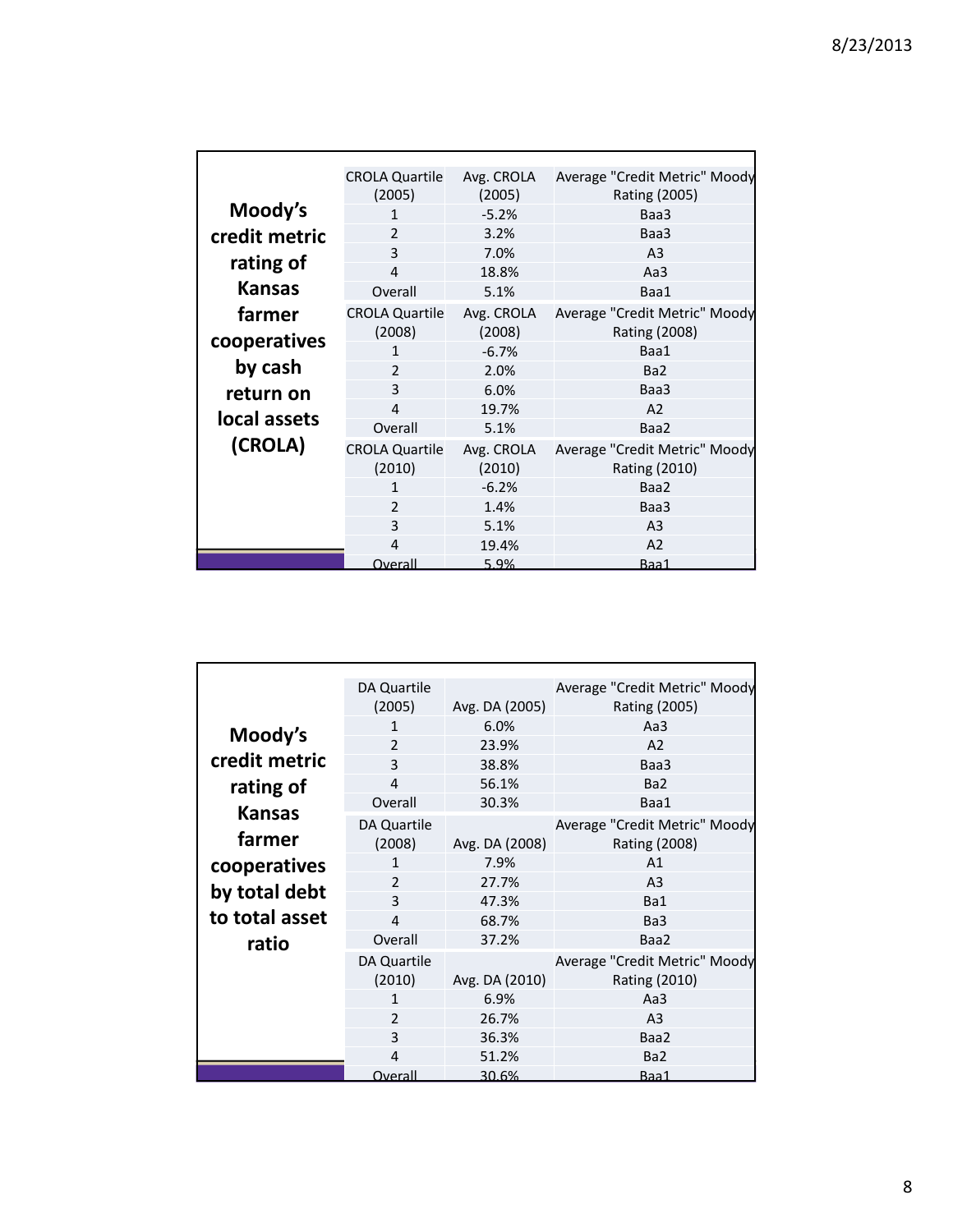Other factors to consider in the Moody's credit metric rating of Kansas farmer cooperatives

- Percent of sales from grain did not appear to have any perceivable trend
- Co-ops with higher profitability measures (ROA, ROLA and ROE) had high ratings
- Nebraska farmer co-ops relative to Kansas were:
	- Similar with regard to importance of financing CF
	- 2010 negative CF for smallest sales quartile
	- BIG NE co‐ops! 2010 average TCF was \$159M
	- Similar credit risk ratings and trends

**ACCC**